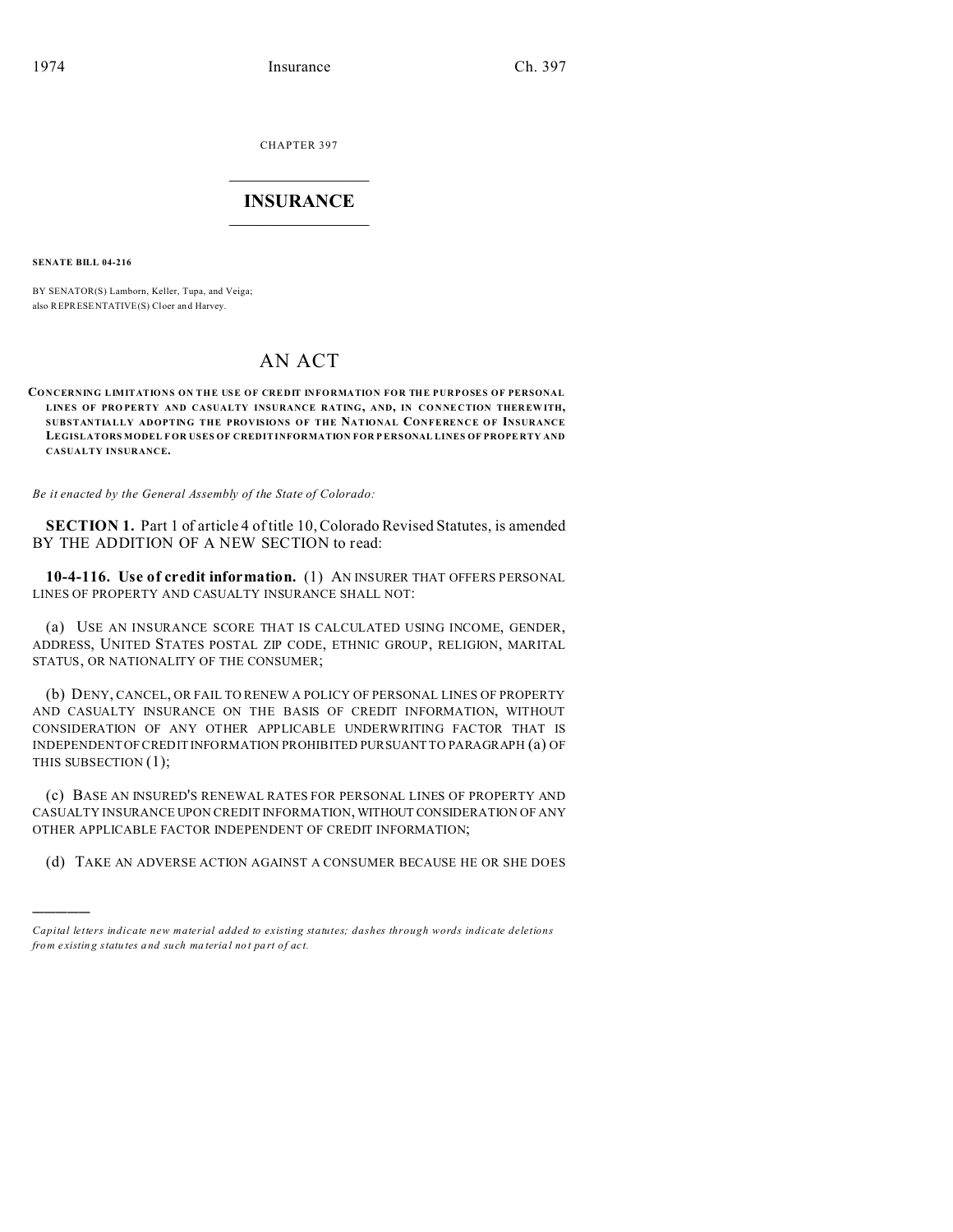### Ch. 397 Insurance 1975

NOT HAVE A CREDIT CARD ACCOUNT, WITHOUT CONSIDERATION OF ANY OTHER APPLICABLE FACTOR INDEPENDENT OF CREDIT INFORMATION;

(e) CONSIDER AN ABSENCE OF CREDIT INFORMATION OR AN INABILITY TO CALCULATE AN INSURANCE SCORE IN UNDERWRITING OR RATING PERSONAL LINES OF PROPERTY AND CASUALTY INSURANCE ISSUED IN THIS STATE, UNLESS THE INSURER DOES ONE OF THE FOLLOWING:

(I) TREATS THE CONSUMER IN A MANNER OTHERWISE APPROVED BY THE COMMISSIONER, IF THE INSURER PRESENTS INFORMATION THAT SUCH AN ABSENCE OR INABILITY RELATES TO THE RISK FOR THE INSURER;

(II) TREATS THE CONSUMER AS IF HE OR SHE HAD NEUTRAL CREDIT INFORMATION, AS DEFINED BY THE INSURER; OR

(III) EXCLUDES THE USE OF CREDIT INFORMATION AS A FACTOR AND USES ONLY OTHER UNDERWRITING CRITERIA;

(f) TAKE AN ADVERSE ACTION AGAINST A CONSUMER BASED ON CREDIT INFORMATION, UNLESS THE INSURER OBTAINS AND USES A CREDIT REPORT ISSUED OR AN INSURANCE SCORE CALCULATED WITHIN NINETY DAYS BEFORE THE DATE THE POLICY IS FIRST WRITTEN OR RENEWAL IS ISSUED;

(g) USE CREDIT INFORMATION UNLESS, NOT LATER THAN EVERY THIRTY-SIX MONTHS FOLLOWING THE LAST TIME THAT THE INSURER OBTAINED CURRENT INFORMATION FOR THE CONSUMER, THE INSURER RECALCULATES THE CONSUMER'S INSURANCE SCORE OR OBTAINS AN UPDATED CREDIT REPORT. NOTWITHSTANDING ANY PROVISION OF THIS SECTION TO THE CONTRARY, AN INSURER:

(I) AT ANNUAL RENEWAL,UPON THE REQUEST OF A CONSUMER OR THE CONSUMER'S AGENT, SHALL REUNDERWRITE AND RERATE THE POLICY BASED UPON A CURRENT CREDIT REPORT OR INSURANCE SCORE. AN INSURER MAY RECALCULATE THE INSURANCE SCORE OR OBTAIN THE UPDATED CREDIT REPORT OF A CONSUMER MORE FREQUENTLY THAN ONCE DURING A TWELVE-MONTH PERIOD.

(II) MAY OBTAIN CURRENT CREDIT INFORMATION UPON A RENEWAL BEFORE THE THIRTY-SIXTH MONTH OF COVERAGE, IF OBTAINING CURRENT CREDIT INFORMATION IS CONSISTENT WITH THE INSURER'S UNDERWRITING GUIDELINES.

(III) NOTWITHSTANDING SUBPARAGRAPH (I) OF THIS PARAGRAPH (g), NEED NOT OBTAIN CURRENT CREDIT INFORMATION FOR AN INSURED IF ONE OF THE FOLLOWING SITUATIONS APPLY:

(A) THE INSURER IS TREATING THE INSURED IN A MANNER OTHERWISE APPROVED BY THE COMMISSIONER;

(B) THE INSURED IS IN THE MOST-FAVORABLY-PRICED TIER OF THE INSURER, WITHIN A GROUP OF AFFILIATED INSURERS; EXCEPT THAT THE INSURER MAY ORDER A CREDIT REPORT IF ORDERING THE CREDIT REPORT IS CONSISTENT WITH ITS UNDERWRITING GUIDELINES;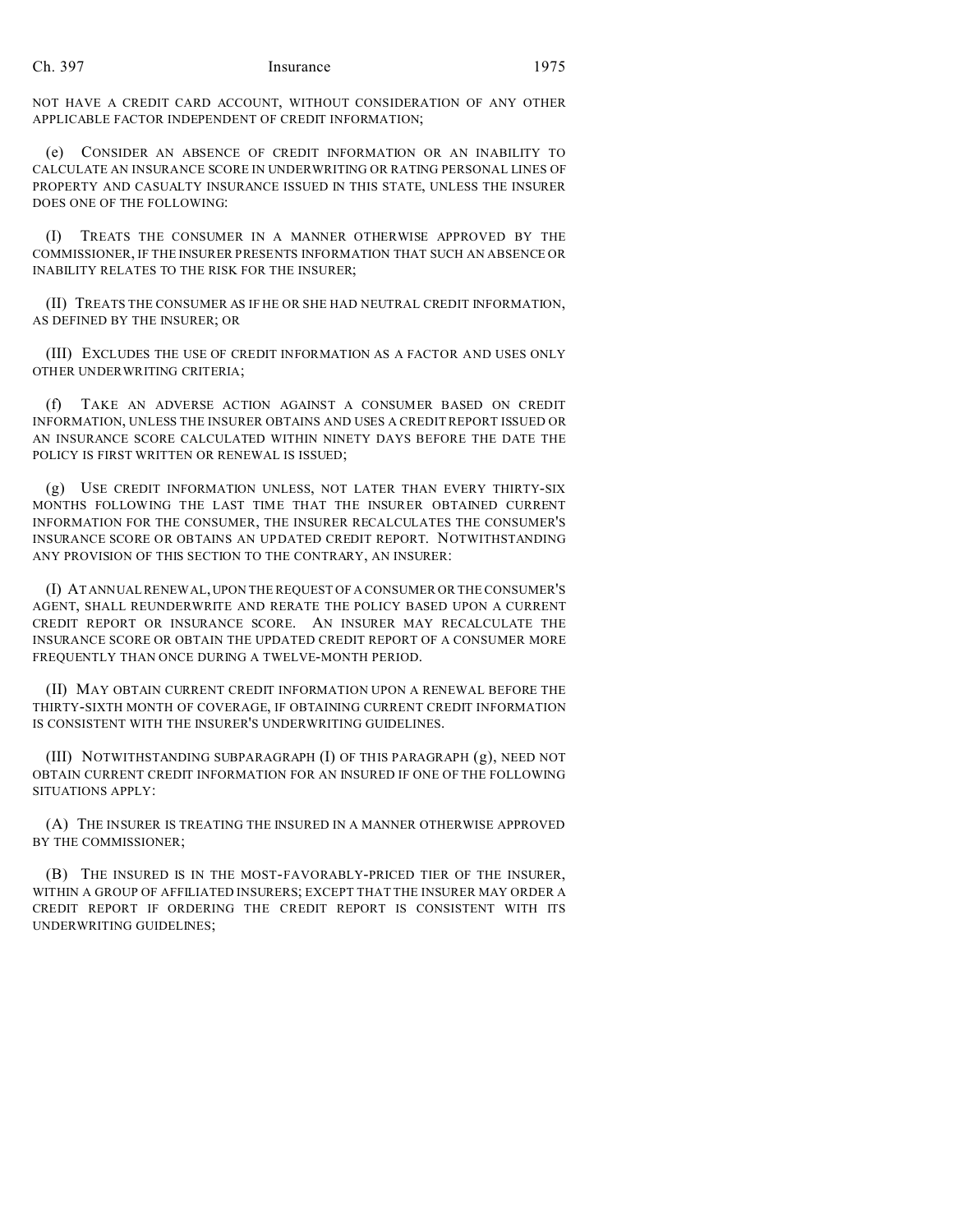1976 Insurance Ch. 397

(C) CREDIT WAS NOT USED FOR UNDERWRITING OR RATING THE INSURED WHEN THE INSURED'S INITIAL POLICY OF INSURANCE WAS WRITTEN; EXCEPT THAT AN INSURER MAY USE CREDIT FOR UNDERWRITING OR RATING THE INSURED UPON RENEWAL IF THE USE OF CREDIT IS CONSISTENT WITH ITS UNDERWRITING GUIDELINES; OR

(D) THE INSURER REEVALUATES THE INSURED BEGINNING NO LATER THAN THIRTY-SIX MONTHS AFTER INCEPTION AND THEREAFTER BASED UPON OTHER UNDERWRITING OR RATING FACTORS, EXCLUDING CREDIT INFORMATION.

(h) USE THE FOLLOWING AS A NEGATIVE FACTOR IN AN INSURANCE SCORING METHODOLOGY OR IN REVIEWING CREDIT INFORMATION FOR THE PURPOSE OF UNDERWRITING OR RATING A POLICY OF PERSONAL LINES OF PROPERTY AND CASUALTY INSURANCE:

(I) CREDIT INQUIRIES NOT INITIATED BY THE CONSUMER OR INQUIRIES REQUESTED BY THE CONSUMER FOR HIS OR HER OWN CREDIT INFORMATION;

(II) INQUIRIES RELATING TO INSURANCE COVERAGE, IF SO IDENTIFIED ON A CONSUMER'S CREDIT REPORT;

(III) COLLECTION ACCOUNTS WITH A MEDICAL INDUSTRY CODE, IF SO IDENTIFIED ON THE CONSUMER'S CREDIT REPORT;

(IV) MULTIPLE LENDER INQUIRIES, IF CODED BY THE CONSUMER REPORTING AGENCY ON THE CONSUMER'S CREDIT REPORT AS BEING FROM THE MOTOR VEHICLE LENDING INDUSTRY AND MADE WITHIN THIRTY DAYS AFTER ONE ANOTHER, UNLESS ONLY ONE INQUIRY IS CONSIDERED;

(V) MULTIPLE LENDER INQUIRIES, IF CODED BY THE CONSUMER REPORTING AGENCY ON THE CONSUMER'S CREDIT REPORT AS BEING FROM THE HOME MORTGAGE INDUSTRY AND MADE WITHIN THIRTY DAYS OF ONE ANOTHER, UNLESS ONLY ONE INQUIRY IS CONSIDERED;

(VI) IDENTITY THEFT THAT MAY BE SUFFICIENTLY AND INDEPENDENTLY CORROBORATED;

(VII) CREDIT INFORMATION ADVERSELY IMPACTED BY A DISSOLUTION OF MARRIAGE OR BY THE CREDIT INFORMATION OF A FORMER SPOUSE.

(2) IF IT IS DETERMINED THROUGH THE DISPUTE RESOLUTION PROCESS AS SET FORTH IN THE FEDERAL "FAIR CREDIT REPORTING ACT", 15 U.S.C. SEC. 1681i (a) (5), THAT THE CREDIT INFORMATION OF A CURRENT INSURED WAS INCORRECT OR INCOMPLETE AND IF THE INSURER RECEIVES NOTICE OF A DETERMINATION FROM EITHER THE CONSUMER REPORTING AGENCY OR FROM THE INSURED, THE INSURER SHALL REUNDERWRITE AND RERATE THE CONSUMER WITHIN THIRTY DAYS AFTER RECEIVING THE NOTICE. AFTER REUNDERWRITING OR RERATING THE INSURED, THE INSURER SHALL MAKE ANY ADJUSTMENTS NECESSARY, CONSISTENT WITH ITS UNDERWRITING AND RATING GUIDELINES. IF AN INSURER DETERMINES THAT THE INSURED HAS OVERPAID A PREMIUM, THE INSURER SHALL REFUND TO THE INSURED THE AMOUNT OF OVERPAYMENT CALCULATED BACK TO THE SHORTER OF EITHER THE LAST TWELVE MONTHS OF COVERAGE OR THE ACTUAL POLICY PERIOD.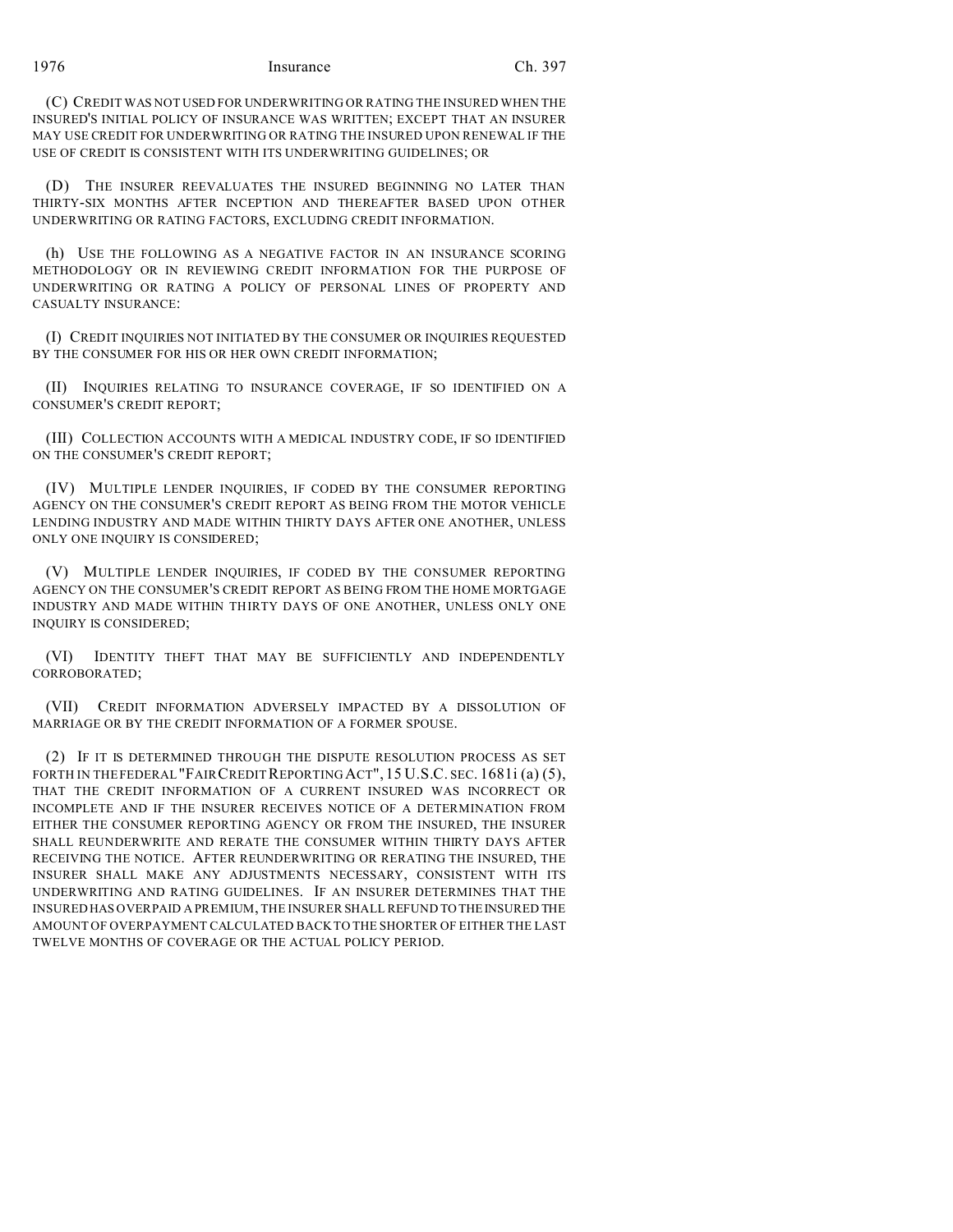### Ch. 397 Insurance 1977

(3) (a) IF AN INSURER OFFERING PERSONAL LINES OF PROPERTY AND CASUALTY COVERAGE USES CREDIT INFORMATION IN UNDERWRITING OR RATING A CONSUMER, THE INSURER OR THE PRODUCER SHALL DISCLOSE, EITHER ON THE INSURANCE APPLICATION OR AT THE TIME THE INSURANCE APPLICATION IS TAKEN, THAT IT MAY OBTAIN CREDIT INFORMATION IN CONNECTION WITH SUCH APPLICATION. THE DISCLOSURE SHALL BE EITHER IN WRITING OR IN THE SAME MEDIUM AS THE APPLICATION FOR INSURANCE IS TAKEN. THE INSURER MAY PROVIDE THE DISCLOSURE STATEMENT REQUIRED PURSUANT TO THIS SUBSECTION (3) TO AN INSURED ON A RENEWAL POLICY, IF THE CONSUMER HAS PREVIOUSLY BEEN PROVIDED A COPY OF THE DISCLOSURE STATEMENT.

(b) USE OF THE FOLLOWING DISCLOSURE STATEMENT SHALL CONSTITUTE COMPLIANCE WITH THE PROVISIONS OF THIS SUBSECTION (3); EXCEPT THAT AN INSURER MAY USE DIFFERENT TERMS OR PHRASES TO COMMUNICATE THE SAME MEANING:

# **IN CONNECTION WITH THIS APPLICATION FOR INSURANCE, WE MAY REVIEW YOUR CREDIT REPORT OR OBTAIN OR USE A CREDIT-BASED INSURANCE SCORE BASED ON THE INFORMATION CONTAINED IN THAT CREDIT REPORT. WE MAY USE A THIRD PARTY IN CONNECTION WITH THE DEVELOPMENT OF YOUR INSURANCE SCORE.**

(4) IF AN INSURER TAKES AN ADVERSE ACTION BASED UPON CREDIT INFORMATION, THE INSURER SHALL MEET THE NOTICE REQUIREMENTS OF THIS SUBSECTION (4). SPECIFICALLY, AN INSURER SHALL:

(a) PROVIDENOTIFICATION TO THE CONSUMER THAT AN ADVERSE ACTION HAS BEEN TAKEN, IN ACCORDANCE WITH THE REQUIREMENTS OF THE FEDERAL "FAIR CREDIT REPORTING ACT", 15 U.S.C. SEC. 1681m (a); AND

(b) PROVIDE NOTIFICATION TO THE CONSUMER EXPLAINING THE REASON FOR THE ADVERSE ACTION. THE REASONS SHALL BE PROVIDED IN SUFFICIENTLY CLEAR AND SPECIFIC LANGUAGE SO THAT A PERSON MAY IDENTIFY THE BASIS FOR THE INSURER'S DECISION TO TAKE ADVERSE ACTION. THE NOTIFICATION SHALL INCLUDE A DESCRIPTION OF UP TO FOUR FACTORS THAT WERE THE PRIMARY INFLUENCES OF THE ADVERSE ACTION. THE USE OF GENERALIZED TERMS SUCH AS "POOR CREDIT HISTORY", "POOR CREDIT RATING", OR "POOR INSURANCE SCORE" DOES NOT MEET THE EXPLANATION REQUIREMENTS OF THIS SUBSECTION (4). STANDARDIZED CREDIT EXPLANATIONS PROVIDED BY CONSUMER REPORTING AGENCIES OR OTHER THIRD-PARTY VENDORS ARE DEEMED TO COMPLY WITH THIS SUBSECTION (4).

(5) AN INSURER THAT USES INSURANCE SCORES TO UNDERWRITE AND RATE RISK SHALL FILE ITS SCORING MODELS OR OTHER SCORING PROCESSES WITH THE COMMISSIONER. A THIRD PARTY MAY FILE SCORING MODELS ON BEHALF OF AN INSURER. A FILING THAT INCLUDES INSURANCE SCORING MAY INCLUDE LOSS EXPERIENCE JUSTIFYING THE USE OF CREDIT INFORMATION. THE INSURER MAY REQUEST THAT INFORMATION REQUESTED PURSUANT TO THIS SUBSECTION (5) NOT BE OPEN TO PUBLIC INSPECTION OR CONSIDERED AN OPEN RECORD PURSUANT TO ARTICLE 72 OF TITLE 24, C.R.S.

(6) AN INSURER SHALL INDEMNIFY, DEFEND, AND HOLD A PRODUCER HARMLESS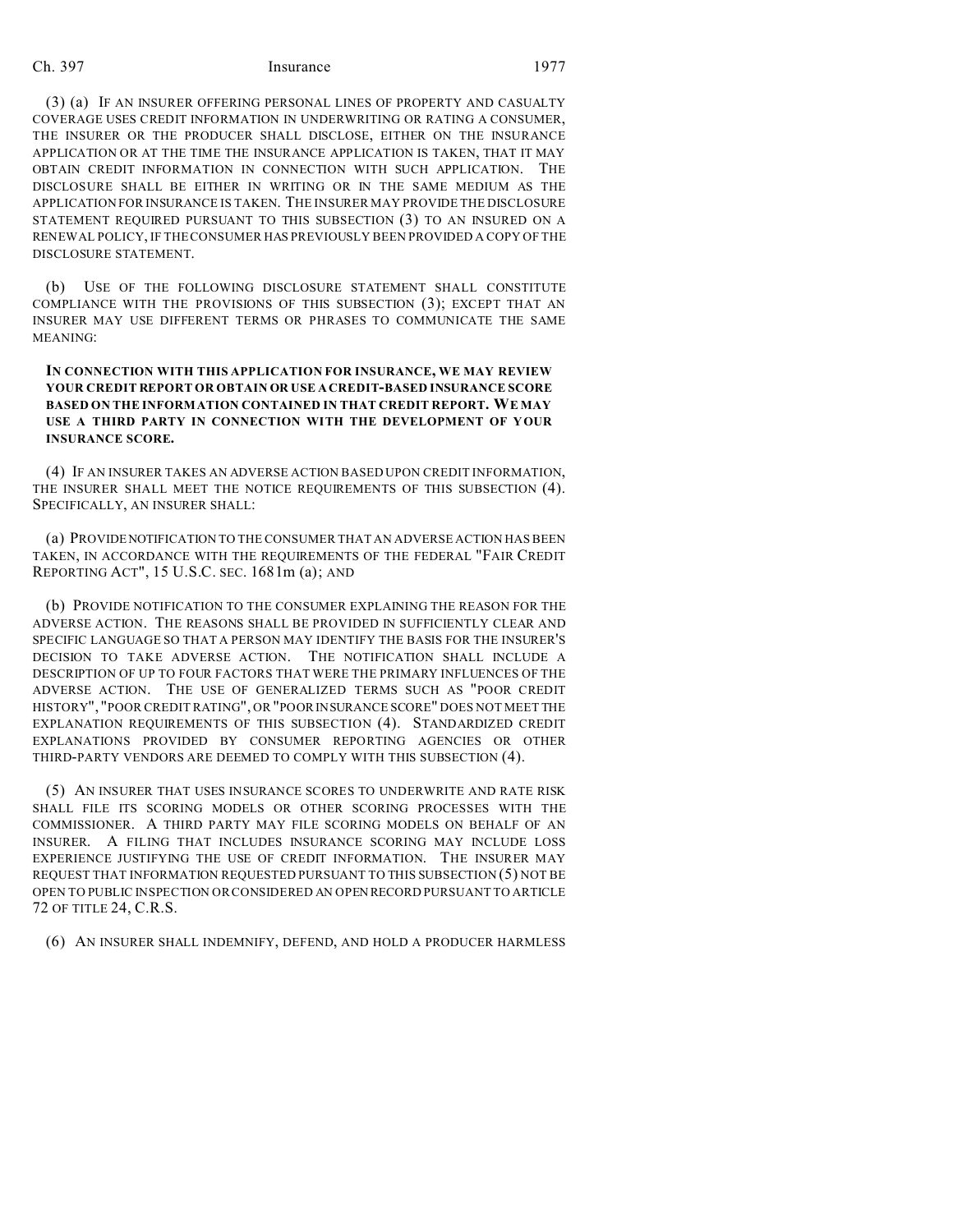1978 Insurance Ch. 397

AGAINST ALL LIABILITY, FEES, AND COSTS ARISING OUT OF OR RELATING TO THE ACTIONS, ERRORS, OR OMISSIONS OF THE PRODUCER WHO OBTAINS OR USES CREDIT INFORMATION OR INSURANCE SCORES FOR AN INSURER, SO LONG AS THE PRODUCER FOLLOWS THE INSTRUCTIONS OF OR PROCEDURES ESTABLISHED BY THE INSURER AND COMPLIES WITH ANY APPLICABLE LAW OR RULE. NOTHING IN THIS SECTION SHALL BE CONSTRUED TO PROVIDE A CONSUMER OR INSURED WITH A CAUSE OF ACTION THAT DOES NOT EXIST IN THE ABSENCE OF THIS SECTION.

(7) (a) A CONSUMER REPORTING AGENCY SHALL NOT PROVIDE OR SELL DATA OR LISTS THAT INCLUDE INFORMATION THAT, IN WHOLE OR IN PART, WAS SUBMITTED IN CONJUNCTION WITH AN INSURANCE INQUIRY ABOUT A CONSUMER'S CREDIT INFORMATION OR A REQUEST FOR A CREDIT REPORT OR INSURANCE SCORE. INFORMATION THAT MAY NOT BE PROVIDED OR SOLD INCLUDES, BUT IS NOT LIMITED TO, THE EXPIRATION DATES OF AN INSURANCE POLICY OR OTHER INFORMATION THAT MAY IDENTIFY PERIODS IN WHICH A CONSUMER'S INSURANCE MAY EXPIRE AND THE TERMS AND CONDITIONS OF THE CONSUMER'S INSURANCE COVERAGE.

(b) THE RESTRICTIONS PROVIDED IN PARAGRAPH (a) OF THIS SUBSECTION (7) SHALL NOT APPLY TO DATA OR LISTS THE CONSUMER REPORTING AGENCY SUPPLIES TO THE INSURANCE PRODUCER FROM WHOM INFORMATION WAS RECEIVED, THE INSURER ON BEHALF OF WHOM THE PRODUCER ACTED, OR SUCH INSURER'S AFFILIATES OR HOLDING COMPANIES.

(c) NOTHING IN THIS SUBSECTION (7) SHALL BE CONSTRUED TO RESTRICT AN INSURER FROM BEING ABLE TO OBTAIN A CLAIMS HISTORY REPORT OR A MOTOR VEHICLE REPORT.

(8) FOR THE PURPOSES OF THIS SECTION, UNLESS THE CONTEXT OTHERWISE REQUIRES:

(a) "ADVERSE ACTION" MEANS A DENIAL OR CANCELLATION OF, AN INCREASE IN ANY CHARGE FOR, OR A REDUCTION OR OTHER UNFAVORABLE CHANGE IN THE TERMS OF COVERAGE OR AMOUNT OF ANY INSURANCE EXISTING OR APPLIED FOR IN CONNECTION WITH THE UNDERWRITING OF PERSONAL LINES OF PROPERTY AND CASUALTY INSURANCE COVERAGES.

(b) "AFFILIATE" MEANS A COMPANY THAT CONTROLS, IS CONTROLLED BY, OR IS UNDER COMMON CONTROL WITH ANOTHER INSURER.

(c) "APPLICANT" MEANS A PERSON WHO HAS APPLIED TO BE COVERED UNDER A POLICY OF PERSONAL LINES OF PROPERTY AND CASUALTY INSURANCE.

(d) "BENEFICIARY OR CLAIMANT" INCLUDES AN INSURED PERSON AND A THIRD-PARTY CLAIMANT.

(e) "CONSUMER" MEANS AN INSURED WHOSE CREDIT INFORMATION IS USED OR WHOSE INSURANCE SCORE IS CALCULATED IN THE UNDERWRITING OR RATING OF PERSONAL LINES OF PROPERTY AND CASUALTY INSURANCE OR AN APPLICATION FOR PERSONAL LINES OF PROPERTY AND CASUALTY INSURANCE COVERAGE.

(f) "CONSUMER REPORTING AGENCY" SHALL HAVE THE SAME MEANING AS IN